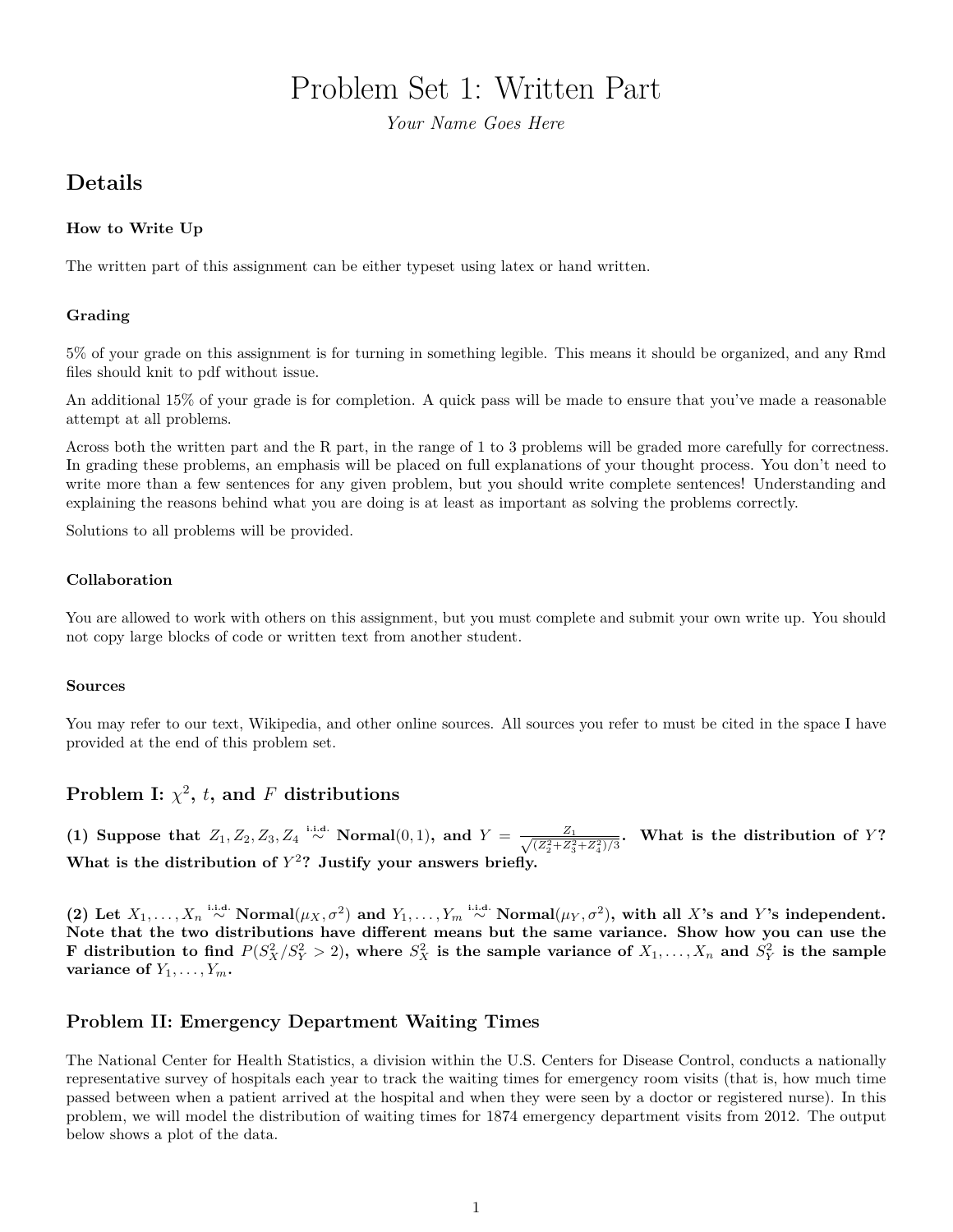#### **ggplot**(data = er\_visits, mapping = **aes**(x = wait\_time)) **+ geom\_density**()



An exponential distribution is often used to model waiting times. Suppose we adopt the data model

 $X_i \stackrel{\text{i.i.d.}}{\sim} \text{Exponential}(\theta), i = 1, \ldots, n$ ,

where  $X_i$  is the waiting time for visit number *i*. In our data set we have observed values  $x_1, \ldots, x_n$ , where  $n = 1874$ .

Here are some facts about the exponential distribution (note that there are two common parameterizations of the exponential distribution; please work with the definitions and properties stated below for this problem):

|                     | parameter $\theta > 0$ : scale parameter                                        |
|---------------------|---------------------------------------------------------------------------------|
|                     | p.f. $f_{X \Theta}(x \theta) = \theta^{-1}e^{-x/\theta}$ on the support $x > 0$ |
| Mean $\theta$       |                                                                                 |
| Variance $\theta^2$ |                                                                                 |

**(1) Find the maximum likelihood estimator of** *θ***.**

**(2) Is your result from part (1) a random variable or a number? If it is a random variable, explain why it is random. If it is a number, explain why it is not random. (Your answer should be more detailed than "because that's the definition of an estimator.")**

## **Problem III: Per Capita GDP**

The code below reads in and plots a data set with measurements of per capita GDP at purchasing power parity as of 2017 for 235 countries, measured in inflation-adjusted 2011 international dollars; these data are from the World Bank, here: [https://data.worldbank.org/indicator/NY.GDP.PCAP.PP.KD.](https://data.worldbank.org/indicator/NY.GDP.PCAP.PP.KD) Per capita GDP can be roughly interpreted as the amount of income generated in a country in one year divided by the number of people living in that country. The purchasing power parity adjustment attempts to adjust GDP to account for differences in cost of living in different countries.

gdp <- **read.csv**("http://www.evanlray.com/data/worldbank/worldbank\_percap\_gdp\_ppp.csv")

```
gdp <- gdp %>%
  filter(!is.na(X2017))
ggplot(data = gdp, mapping = aes(x = X2017)) +
  geom\_histogram(mapping = aes(y = ..density..), boundary = 0, bins = 50)
```